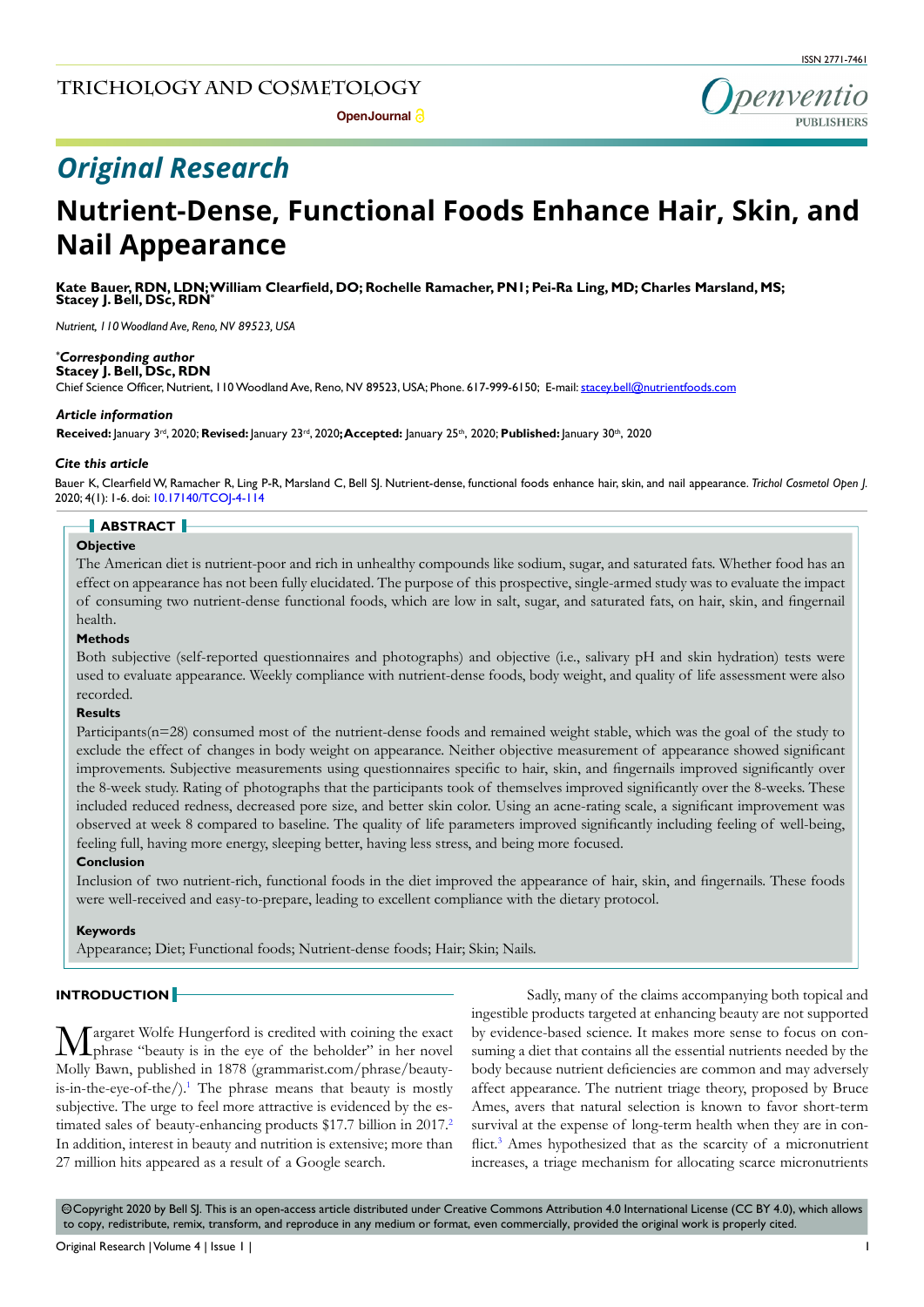is activated that favors short-term survival at the expense of longterm health. This suggests that scarce micronutrients get shunted to vital organs leaving lesser body parts like hair, skin, and nails with shortages.

Dietary Guidelines for Americans 2015-2020 showed that the population consumes a nutrient-poor diet, notably lacking in fruits and vegetables.<sup>[4](#page-5-3)</sup> Others suggest that fruits and vegetables may help with facial appearance and provide essential nutrients needed to enhance skin integrity[.5,6](#page-5-4)

Some have proposed functional foods as a vehicle to deliver essential nutrients missing from the typical diet.<sup>7</sup> The purpose of this study is to assess the effect of nutrient-dense, functional foods on appearance using both subjective and objective measurements.

# **METHODS**

This was a prospective, single-armed, 8-week study where individuals served as their own controls for hair, skin, and nails. At baseline, before the nutrient-dense foods were consumed, subjective and objective measurements were made of hair, skin, and nails. In addition, prospective information was obtained weekly about compliance with the nutrient-dense functional foods, quality of life, and changes in body weight. Individuals took photos of themselves at baseline, week 4, and week 8 from various poses.

# **Subjects**

Participants were recruited through social media (e.g., Facebook, Instagram). Each gave informed consent that abided by the Helsinki Declaration. Entry criteria were: aged 25-40-years, had a body mass index (BMI) of 20-40 kg/m<sup>2</sup>, never consumed the nutrientdense functional foods before, not pregnant, breastfeeding, or trying to get pregnant, and had no poorly controlled chronic condition.

# **Dietary Intervention**

Subjects were provided two nutrient-dense, portion-controlled functional foods daily over two months. These were provided at no charge and were easy-to-prepare; most required just the addition of hot or cold water or milk. Participants received one shake and could choose between chocolate and vanilla. The second, nutrientdense food consisted of oatmeal, cereal, or rice cereal (nutrientfoods.com).[8](#page-5-6) Each functional food contained at least 25% of the daily value (DV) for every vitamin and mineral, except sodium and chloride. At least 25% adequate intakes (AI) for omega-3s were also included in each offering. Free nutrition coaching was provided to assist with questions about the dietary intervention and aid compliance. Each week, the participants reported how many of the two functional foods they consumed and how much of each they ate. In addition, subjects logged average weekly water consumption.

# **Objective Measurements the Skin**

Provided at no charge to the participants were a salivary pH test (pHion Balance, Apex Wellness Group, LLC, Scottsdale, Arizona),

and a skin hydration device (Luna FOFO, Las Vegas, NV, USA).

According to the manufacturer, normal salivary pH is 6.75 to 7.25. Skin issues, including acne, dryness, wrinkles, and oiliness occur when the skin is either excessively acid or basic.<sup>9</sup> Salivary pH acts as a surrogate marker for skin pH.

Skin hydration is measured using a three-tier scoring system: (1) Overall score: 0-100; (2) Moisture: low, normal, high; and (3) Age: -2 through +2. Appearance improved with a higher score, increased moisture compared to baseline, and "reverse" aging (e.g., going from +2 to -2-years). Raw data were presented as improved, stayed the same, or worsened.

# **Subjective Assessments of Hair, Skin, and Nails**

**Questionnaires:** At baseline, week 4, and week 8, participants completed inquiries related to hair, skin, and nails.[10-12](#page-5-8) The questionnaires used in this study were adapted from previously published information but were not validated.[10-12](#page-5-8) The survey that referred to hair probed hair loss, brittleness, dryness, fizziness, and appearances like shininess. The skin questionnaire asked information about color, smoothness, pore size, and hydration. The nail-specific questioned related to smoothness, color, red areas around the nails, and perceived speed of growth. Each question used a rating system of 1 to 5, where 1 was the worst and 5 was the best.

**Self photos:** At baseline, week 4, and week 8, participants took close-up photographs of their face using their cell phones from these different positions: facing left cheek, nose, and chin; facing right check, nose, and jawbone; and up close to the forehead. The subjects were told to wear no make, not to use filters, and be sure there was adequate lighting.

Assessments were made for skin characteristics: redness, pore size, skin color, and acne at baseline, week 4, and week 8. Acne was objectively measured using a rating scale.<sup>[13](#page-5-9)</sup> All photos were rated using a scale of 1 to 5, with 1 being the best and 5 being the worst.

# **Quality of Life Questions**

At baseline and weekly, subjects answered nine questions about their quality of life. Each was rated using a scale of one to five, with 5 being the best and 1 being the worst. The questions asked related to: general feeling, fullness, mood, energy level, any gastrointestinal symptoms (GI), sleep quality, stress, focus, and passion. Data were compared at baseline, week 4, and week 8. The percentage change between the mean at baseline and week 8 was calculated.

# **Statistics**

All data were expressed as means±standard deviations. All the parameters were compared by Student *t*-test and significance was defined at *p*≤0.05. If there were equal numbers of participants between baseline and week 4 or week 8, the paired Student *t*-test was used, otherwise, unpaired Student *t*-test was used for the comparisons.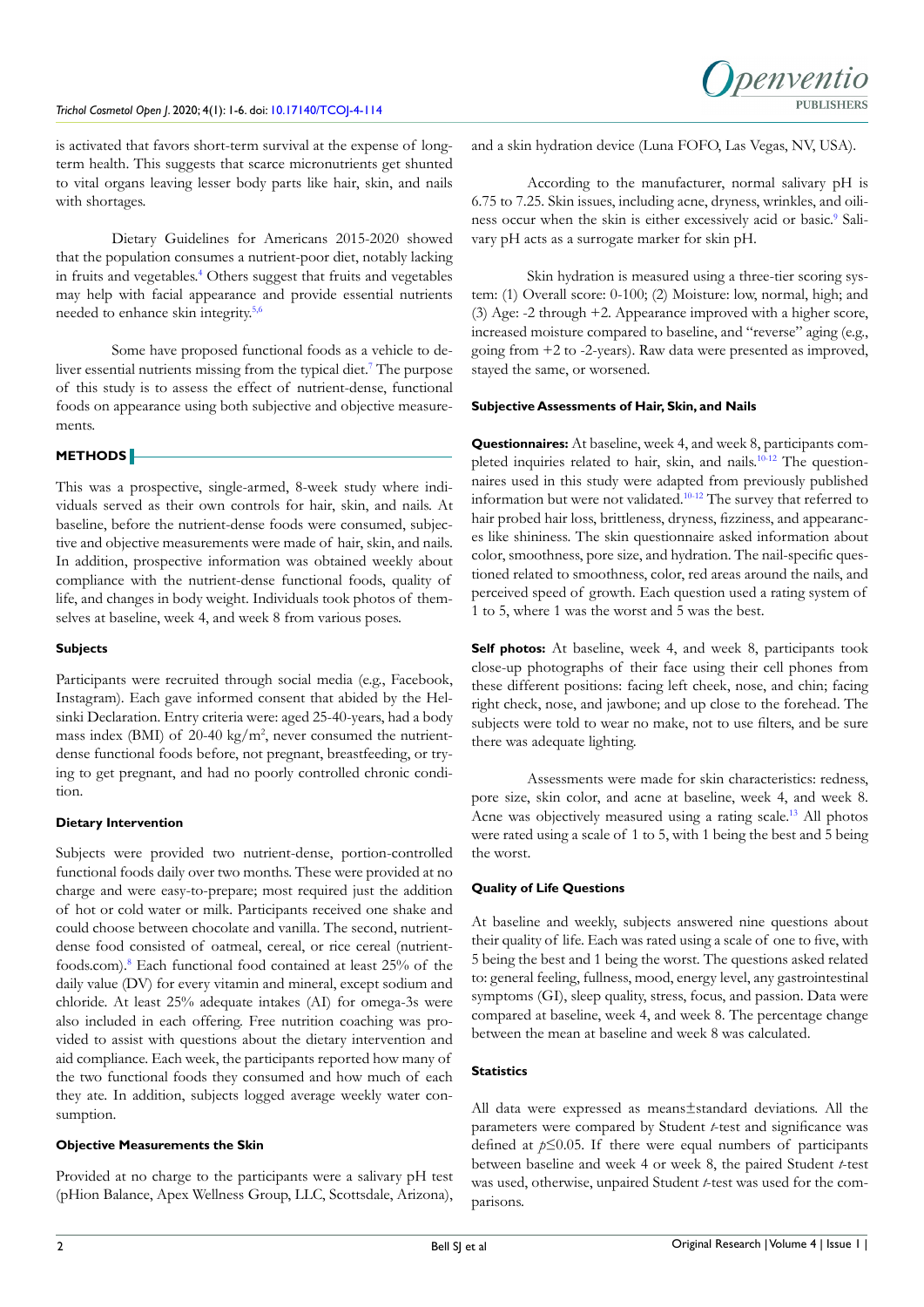

#### **RESULTS**

Thirty-six individuals enrolled in the study and eight withdrew (78% retention) related to one person not liking the nutrient-dense food provided, five not responding to the coach, one had a medical issue not related to the study, and one did not tolerate the foods.

The 28-participant study included mostly females (n=24; 78%) and the average age was 27±4-years. At baseline, about half were a healthy body weight, and one-third were obese (Table 1). Most participants thought that they were consuming a healthy diet (86%). Participants remained weight stable throughout the study (baseline weight 73±14 kg; week 6 weight 72.1±14.0) (data not shown). The goal of the study was to remain weight stable to exclude the effect of weight change on appearance.

| <b>Attributes</b>                    | <b>Findings</b> |
|--------------------------------------|-----------------|
| Height (cm)                          | $164 + 8*$      |
| Weight (kg)                          | $73+14*$        |
| Body Mass Index (BMI)                | $27 + 6*$       |
| $20 \text{ to} < 25$                 | 15 (54 %)       |
| 26 < 30                              | 5(18%)          |
| $31 \leq 35$                         | 7(25%)          |
| More than 35                         | 1(4%)           |
| <b>Diet</b>                          |                 |
| Believed to be eating a healthy diet |                 |
| Yes                                  | 24 (86%)        |
| No                                   | 4(14%)          |
| Doctor recommended a special diet    |                 |
| Yes                                  | 5(18%)          |
| No                                   | 23 (82 %)       |

The participants consumed more than six of the seven nutrient-rich shakes and more than six of the seven meals that were provided weekly. Daily water consumption remained stable throughout the study (baseline,  $6.2\pm1.7$  cups; week 8,  $6.5\pm1.5$ cups); the recommended number was seven cups per day. Of those who exercised, the mean duration of minutes over the 8-week study increased from 192±112 minutes at baseline to 335±537 minutes at week 8. The length of exercise bouts varied widely from 20-minutes to 8-hours weekly.

## **Objective Measurements**

The two objective measures of appearance did not show significant improvements. Salivary pH remained stable over the 8-week study and was considered acidic according to the manufacture's recommendation of normal salivary pH (i.e., 6.75 to 7.25). Mean salivary pH was  $6.30\pm0.76$  at baseline;  $6.44\pm0.64$  at week 4, and 6.36±0.63 at week 8. The skin hydration objective measurements showed mixed results. A number of participants showed improvements: skin score (6; 21%), skin moisture (7; 25%), and skin aging (10; 36%). However, others had worsening effects for skin score (15; 54%), skin moisture (6; 21%), and skin aging (9; 32%). No changes were observed for the remaining subjects for skin score (7; 25%), skin moisture (15; 54%), and skin aging (9; 32%).

## **Subjective Measurements**

**Questionnaires:** Questionnaires specific to hair, skin, and nails over the 8-week study are presented in Tables 2, 3, and 4. The measurement scale used was 1-5, with 1 being the worst and 5 being the best. The hair-specific questions all showed improvements (Table 2). Significant benefits (*p*≤0.05) at week 4 and week 8 compared to baseline were seen for: less hair falling out as seen on a pillow in the morning after an overnight sleep; less brittleness and dryness; less breakage after tugging on it; and increased shininess.

All attributes of the appearance of the skin improved (Table 3). Significant improvements (*p*≤0.05) were observed between baseline and week 8 for: color (less blotchiness), hydrated appearance with less flakiness, and less burning or itchiness after washing. Near-significant improvements (*p*=0.08) were observed for smoothness with fewer bumps related to blackheads or whiteheads and decreased pore size.

| <b>Attribute</b>                  | <b>Baseline</b>   | Week 4          | p values<br>(Baseline vs.<br>week 4) | Week 8          | p values<br>(Baseline vs.<br>week 8) |
|-----------------------------------|-------------------|-----------------|--------------------------------------|-----------------|--------------------------------------|
| Less hair falling out             | $3.86 \pm 0.93$   | $4.39 \pm 0.69$ | 0.02                                 | $4.32 \pm 0.82$ | 0.05                                 |
| Brittle or dry                    | $3.07 \pm 0.81$   | $3.89 \pm 0.88$ | 0.0006                               | $3.93 \pm 0.94$ | 0.0006                               |
| <b>Fizziness</b>                  | $3.18 \pm 1.25$   | $3.39 \pm 0.99$ | <b>NS</b>                            | $3.32 \pm 1.22$ | NS.                                  |
| Dandruff                          | $3.63 \pm 1.04$ ^ | $4.00 + 1.15$   | <b>NS</b>                            | $4.04 + 1.23$   | NS.                                  |
| Tugging at hair cause<br>breakage | $3.79 \pm 0.83$   | $4.36 \pm 0.83$ | 0.01                                 | $4.54 \pm 0.64$ | 0.0004                               |
| <b>Shininess</b>                  | $3.39 \pm 0.69$   | $3.96 \pm 0.92$ | 0.01                                 | 4.11 $\pm$ 0.83 | 0.0009                               |
| Floats in water (a<br>good thing) | $3.80 \pm 1.10$ ^ | $4.18 + 0.90$   | NS.                                  | $4.25 \pm 0.89$ | NS.                                  |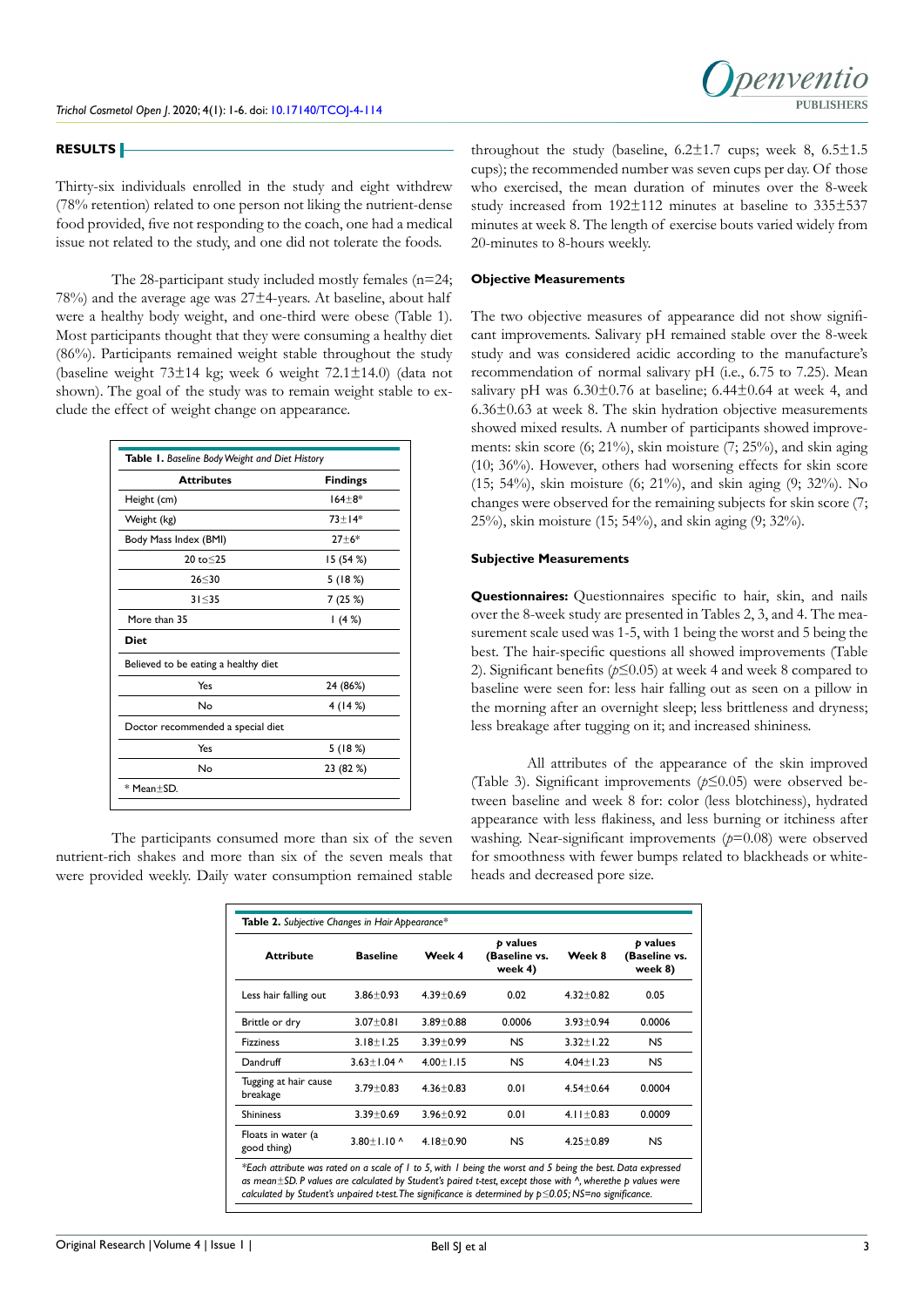|                                                                                                                                                                                                                                                                                                                                    | <b>Baseline</b> | Week 4          | Week 8        | p value (Baseline<br>vs. week 8) |
|------------------------------------------------------------------------------------------------------------------------------------------------------------------------------------------------------------------------------------------------------------------------------------------------------------------------------------|-----------------|-----------------|---------------|----------------------------------|
| Color (e.g., blotchiness, spots)                                                                                                                                                                                                                                                                                                   | $3.25 \pm 0.80$ | $3.64 \pm 0.95$ | $3.79 + 0.83$ | 0.02                             |
| Smoothness (e.g., bumps due to blackheads<br>or whiteheads)                                                                                                                                                                                                                                                                        | $3.11 + 0.79$   | $3.39 + 0.74$   | $3.46 + 0.69$ | $NS (p=0.08)$                    |
| Poresize                                                                                                                                                                                                                                                                                                                           | $3.18 + 0.94$   | $3.43 + 0.84$   | $3.64 + 0.99$ | $NS (p=0.08)$                    |
| Appear hydrated and lacking flakiness                                                                                                                                                                                                                                                                                              | $3.57 \pm 0.69$ | $3.93 \pm 0.90$ | $4.04 + 0.69$ | 0.02                             |
| Face feeling itchiness or burning after<br>washing                                                                                                                                                                                                                                                                                 | $3.71 + 0.71$   | $4.07 + 0.9$    | $4.25 + 0.97$ | 0.02                             |
| *Each attribute was rated on a scale of I to 5, with I being the worst and 5 being the best. Data expressed as<br>mean $\pm$ SD. P values are calculated by Student's paired t-test. The significance is determined by $p \le 0.05$ ; NS=No<br>significance. No significant differences were observed between baseline and week 4. |                 |                 |               |                                  |

|                                                                                                                                                                                                                                                                                                                                                       | <b>Baseline</b> | Week 4        | P values (Baseline<br>vs. week 4) | Week 8        | P values (Baseline<br>vs. week 8) |
|-------------------------------------------------------------------------------------------------------------------------------------------------------------------------------------------------------------------------------------------------------------------------------------------------------------------------------------------------------|-----------------|---------------|-----------------------------------|---------------|-----------------------------------|
| Smoothness without pits or<br>grooves                                                                                                                                                                                                                                                                                                                 | $3.39 + 1.07$   | $3.68 + 0.82$ | NS.                               | $4.11 + 0.83$ | 0.007                             |
| Onecolor, free of spots                                                                                                                                                                                                                                                                                                                               | $4.07 + 0.87$   | $4.39 + 0.79$ | <b>NS</b>                         | $4.50 + 0.75$ | $NS (p=0.06)$                     |
| Ridges or whitelines                                                                                                                                                                                                                                                                                                                                  | $3.86 + 1.04$   | $4.11 + 0.96$ | <b>NS</b>                         | $4.14+0.71$   | <b>NS</b>                         |
| Even in thickness                                                                                                                                                                                                                                                                                                                                     | $3.54 + 1.10$   | $3.93 + 1.15$ | <b>NS</b>                         | $4.46 + 0.96$ | 0.001                             |
| Swelling, redness around nails                                                                                                                                                                                                                                                                                                                        | $4.30 + 1.03^$  | $4.43 + 0.92$ | <b>NS</b>                         | $4.75 + 0.52$ | 0.05                              |
| Fail to grow after cutting                                                                                                                                                                                                                                                                                                                            | $3.79 + 1.03$   | $4.29 + 0.66$ | 0.04                              | $4.64 + 0.56$ | 0.0003                            |
| *Each attribute was rated on a scale of 1 to 5, with 1 being the worst and 5 being the best. Data expressed as mean±SD. P<br>values are calculated by Student's paired t-test, except those with $\wedge$ , wherethe p values were calculated by Student's unpaired<br>t-test. The significance is determined by $p \le 0.05$ ; NS = no significance. |                 |               |                                   |               |                                   |

Each nail subjective attribute improved over 8-weeks (Table 4). Only faster nail growth was significantly different at week 4 compared to baseline (*p*=0.04). Smoothness, evenness in thickness, reduced redness around the nails, and faster nail growth were all significantlyimproved (*p*≤0.05) between baseline and week 8.

**Self photos:** Subjects took photographs of themselves at baseline, week 4, and week 8 (Table 5). Each parameter improved over the 8 weeks, using a scale of 1 to 5, with 1 being the best. Redness was significantly reduced at week 4 ( $2.11\pm0.58$ ;  $p=0.003$ ) and week 8  $(1.96\pm0.59; p=0.0003)$ . Pore size significantly reduced at week 4 (2.22±0.51; *p*=0.009) and week 8 (2.15±0.53; *p*=0.003). Skin color

| Attribute+            | <b>Baseline</b> | Week 4                                                                                                                                                                                                | Week 8        |
|-----------------------|-----------------|-------------------------------------------------------------------------------------------------------------------------------------------------------------------------------------------------------|---------------|
| Redness               | $2.74 + 0.86$   | $2.11 + 0.58$                                                                                                                                                                                         | $1.96 + 0.59$ |
|                       |                 | p=0.003                                                                                                                                                                                               | $p=0.0003$    |
| Pore size             | $2.67 + 0.68$   | $2.22 + 0.51$                                                                                                                                                                                         | $2.15+0.53$   |
|                       |                 | b=0.009                                                                                                                                                                                               | $p=0.003$     |
|                       |                 | $2.07 + 0.62$                                                                                                                                                                                         | $2.07 + 0.62$ |
| Skin color            | $2.59 \pm 0.80$ | $p=0.01$                                                                                                                                                                                              | $p=0.01$      |
|                       | $2.26 + 1.10$   | $1.93 + 0.92$                                                                                                                                                                                         | $1.74 + 0.81$ |
| Acne                  |                 |                                                                                                                                                                                                       | p=0.05        |
| equaling improvement. |                 | *Data expressed as means $\pm$ SD; P values calculated by paired t-test<br>and were obtained from comparisons to baseline data.<br>+Attributes were scored using a scale of 1 to 5, with lower scores |               |

significantly improved at week 4 (2.07 $\pm$ 0.62;  $p=0.01$ ) and week 8 (2.07±0.62; *p*=0.01). Using an acne-rating scale, significant improvement was observed at week 8 compared to baseline  $(1.74\pm0.81; p=0.05)$ .

## **Quality of Life**

Each attribute improved over the 8-week study (Table 6). Compared to baseline, at week 4 and at week 8, significant improvements (*p*≤0.05) were observed for: an improved feeling of wellbeing, feeling full, having more energy, sleeping better, having less stress, and being more focused. No significant change was observed for mood, gastrointestinal issues, and passion.

## **DISCUSSION**

The desire to have a good appearance continues through the life cycle, as evidenced by the billions spent yearly on beauty products.<sup>[2](#page-5-1)</sup> Besides topical agents, consumers ingest pills and foods, believing that they will enhance how they look; most are not science-based and are ineffective. We took the approach in this study to improve the nutritional quality of the diet by providing nutrient-dense functional foods that are also low in unhealthy things like salt, sugar, and saturated fats. The diet of most Americans is nutrient-poor and contains too many unhealthy components.<sup>4</sup> We hypothesized that improving diet quality with nutrients and reducing the intake of salt, sugar, and saturated fats could improve appearance. Body weight remained unchanged during the study, suggesting that the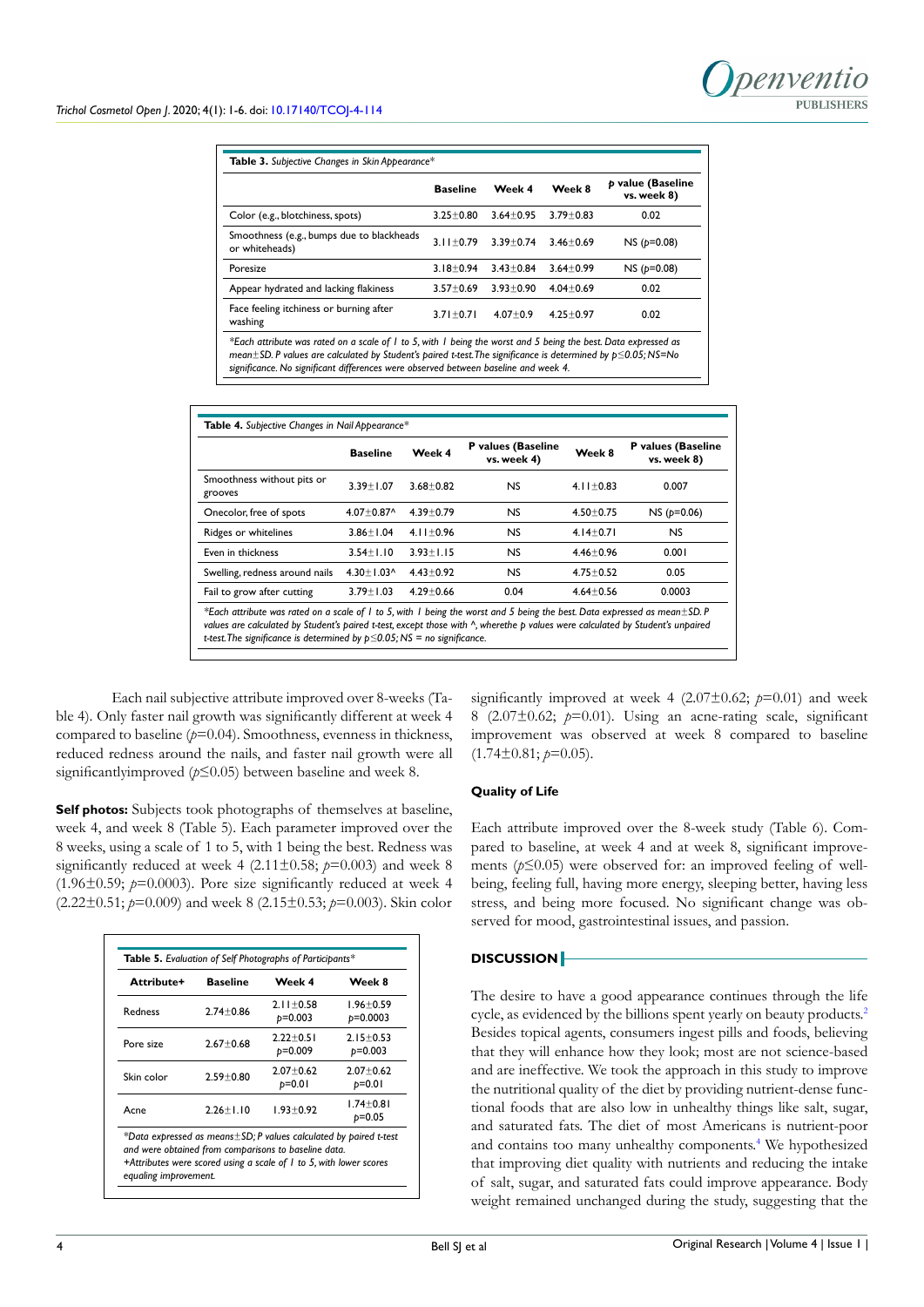|                                 | <b>Baseline</b>       | Week 4        | p values<br>(Baseline<br>vs. week 4) | Week 8          | p values<br>(Baseline<br>vs. week 8) |
|---------------------------------|-----------------------|---------------|--------------------------------------|-----------------|--------------------------------------|
| General feeling of<br>wellbeing | $3.11 + 1.090$        | $3.79 + 0.83$ | 0.01                                 | $3.75 + 0.80$   | 0.02                                 |
| Feel full                       | $3.25 + 0.75$         | $3.79 + 0.74$ | 0.009                                | $3.86 + 0.76$   | 0.004                                |
| Mood                            | $3.50 + 1.04$         | $3.82 + 0.82$ | NS                                   | $3.93 \pm 0.60$ | $NS (p=0.06)$                        |
| Energy                          | $3.25 \pm 1.00$       | $3.79 + 0.88$ | 0.04                                 | $3.86 + 0.65$   | 0.01                                 |
| Gastrointestinal<br>symptoms    | $3.52 + 0.98^{\circ}$ | $3.43 + 1.17$ | NS                                   | $3.75 \pm 0.89$ | <b>NS</b>                            |
| Sleep                           | $2.89 \pm 1.17$       | $3.68 + 0.77$ | 0.004                                | $3.82 \pm 0.90$ | 0.002                                |
| <b>Stress</b>                   | $2.64 + 0.91$         | $3.57 + 0.79$ | 0.0002                               | $3.64 + 1.06$   | 0.0004                               |
| Focus                           | $3.07 + 1.02$         | $3.86 + 0.76$ | 0.002                                | $3.89 + 0.69$   | 0.0008                               |
| Passion                         | $3.22 \pm 1.22$ ^     | $3.46 + 1.26$ | NS                                   | $3.75 + 1.04$   | NS                                   |

*Data expressed as mean*±*SD. P values are calculated by Student's paired t-test, except those with ^, wherethe p values were calculated by Student's unpaired t-test. The significance is determined by p≤0.05; NS = no significance.*

two nutrient-dense foods replaced regular meals rather than providing additional energy.

Over this 8-week study, the participants consumed about two nutrient-rich functional foods daily, which provided 67% of the daily need for vitamins and minerals. All subjective measures of appearance significantly improved related to hair, skin, and nails. Serial photographs from the participants of themselves revealed the benefits after eating the nutrient-dense foods. Each parameter improved over the 8 weeks, and significant changes occurred for reduced redness and pore size, and skin color improved. At week 8, significant improvements were observed for less acne.

In contrast to these subjective measures of appearance, objective measures of skin appearance using a moisture-measuring device and salivary pH did not change over time. No scientific evidence exists between salivary pH and skin integrity, yet the internet touts a relationship suggesting that skin, which is too acidic based on salivary pH, is less appealing than those with normal salivary pHs.<sup>9</sup>

All measurements of the general quality of life improved over 8 weeks. Significant improvements were for feeling better, fullness, having more energy, sleeping better, less stress, and better focus. These findings were not surprising and were observed in other studies where participants consumed one nutrient-dense functional food daily.[14-16](#page-5-10)

There were several limitations of this study. First,we did not include a control arm as we considered this to be a pilot study and a proof of concept that nutrient-rich foods affect appearance; subsequent studies by us or others should include control arms. Secondly, we included both normal and overweight individuals which could affect the results of appearance. The third limitation

was that exercise could be a factor on appearance, and we did not consider this on in our analyses.

# **CONCLUSION**

One's appearance is of intense interest and the public spends billions annually on mostly unproven therapies. A poor diet is considered to be a major cause of poor-quality skin, cracked or slow growing nails, and hair lacking luster and dryness. We showed that the inclusion of two healthy, nutrient-rich functional foods improved how the participants subjectively viewed their appearance. Hair, skin, and nail significantly improved. In addition, quality of life attributes not related to appearance improved for a feeling of well being, stress, energy, and sleep. Inclusion of nutrient-dense functional foods improves appearance and quality of life. These foods were well received and easy-to-prepare leading to excellent compliance with the dietary protocol of two offerings daily.

# **ACKNOWLEDGMENTS**

The authors are grateful to the participants, who dutifully completed their weekly data collections forms and provided the necessary photographs of themselves. Based on the feedback from the participants, they were pleased with their results.

Self photographs were assessed by two of us (RR and WC). RR is a licensed esthetician with the Nevada State Board of Cosmetology for more than 20-years, received additional paramedical training in laser treatments and LED Modalities, and does make-up artistry. WC is certified by the American Board of Family Medicine and his practice focuses on integrative medicine. He received additional Fellowships and Diplomatic status from the American Academy of Anti-Aging Medicine in Age Management and Non-Surgical Aesthetic Medicine.